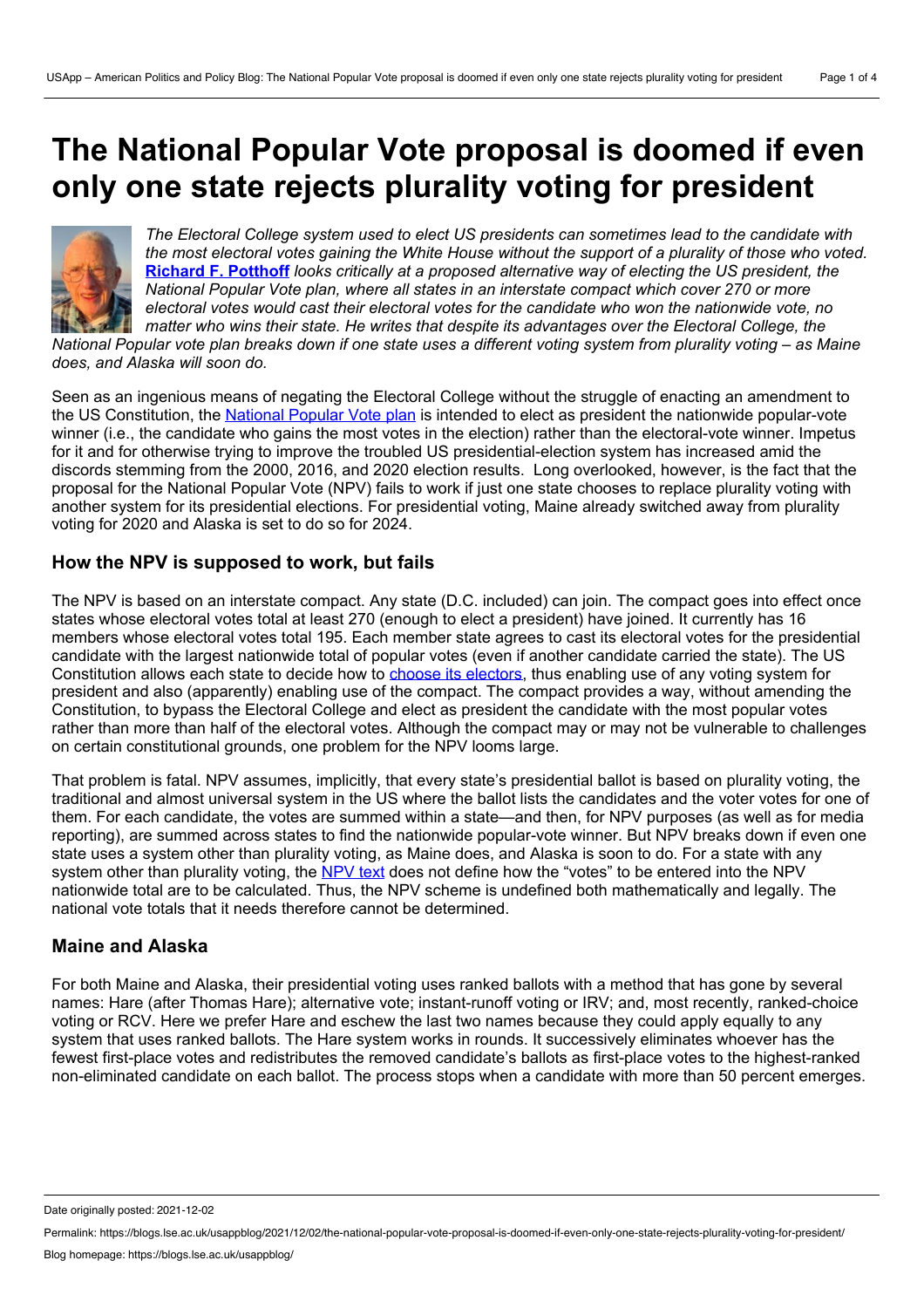"The National Popular Vote breaks down if even one state uses a system other than plurality voting, as Maine does, and Alaska is soon to do"

Richard F. Potthoff of Duke University writes that the National Popular Vote proposal is doomed if even only one state rejects plurality voting for president.

blogs.lse.ac.uk/usappblog



#### *[Photo](https://unsplash.com/photos/u1JI6dw1vg8) by Phil [Scroggs](https://unsplash.com/@phillustrations?utm_source=unsplash&utm_medium=referral&utm_content=creditCopyText) on [Unsplash](https://unsplash.com/?utm_source=unsplash&utm_medium=referral&utm_content=creditCopyText)*

## **Unsuccessful attempts to repair NPV: Examples**

For a state that uses Hare, would there even be a reasonable way to create the votes to use for the National Popular Vote (NPV)? One way might be to use the first-round first-place votes (which is in conformity with Maine's 2020 certificate of [ascertainment,](https://www.archives.gov/files/electoral-college/2020/ascertainment-maine.pdf) which identifies the state's appointed electors for slates for president and vicepresident). Aside from the flaw that it would incentivize some voters to vote as they would under plurality voting instead of Hare, this attempted remedy could produce bizarre results, as shown by two examples for Maine. (Although a bit extreme, they were constructed that way for emphasis and may embellish the scale but not the potentiality of the troubles that they portray.) In the first [example](https://www.cambridge.org/core/journals/ps-political-science-and-politics/article/abs/clashes-involving-national-popular-vote-hare-rcv-maine-alaska/AB088ED515CB890971129734D038AC88), the *Hare winner* among five candidates (or slates) receives 6½ percent of the first-round first-place votes and thus would garner only 6½ percent of the state's "popular vote" for the NPV.

#### **Example 1**

| <b>Ballot Ranking</b><br>of Slates | <b>Number of Ballots (Thousands)</b> | <b>Round or Transfer</b> | <b>Total Updated Votes (Thousands) for Slate</b> |        |        |       |              |              |
|------------------------------------|--------------------------------------|--------------------------|--------------------------------------------------|--------|--------|-------|--------------|--------------|
|                                    |                                      |                          | V                                                | W      | X      | Y     | $\mathbf{z}$ | <b>Total</b> |
| Z. Y. X. W. V                      | 400                                  |                          |                                                  |        |        |       |              |              |
| V. W. X. Y. Z.                     | 200                                  |                          |                                                  |        |        |       |              |              |
| W. X. V. Y. Z                      | 100                                  |                          |                                                  |        |        |       |              |              |
| X, Y, W, V, Z                      | 52                                   |                          |                                                  |        |        |       |              |              |
| Y. X. Z. W. V                      | 50                                   |                          |                                                  |        |        |       |              |              |
| <b>Total</b>                       | 802                                  |                          |                                                  |        |        |       |              |              |
|                                    |                                      | Round 1                  | 200                                              | 100    | 52     | 50    | 400          | 802          |
|                                    |                                      | Transfer from Y          |                                                  |        | $+50$  | $-50$ |              |              |
|                                    |                                      | Round 2                  | 200                                              | 100    | 102    |       | 400          | 802          |
|                                    |                                      | Transfer from W          |                                                  | $-100$ | $+100$ |       |              |              |
|                                    |                                      | Round 3                  | 200                                              |        | 202    |       | 400          | 802          |
|                                    |                                      | Transfer from V          | $-200$                                           |        | $+200$ |       |              |              |
|                                    |                                      | Round 4                  |                                                  |        | $*402$ |       | 400          | 802          |

r. It is assumed that each Maine district has half of the ballots with each ballot ranking

Date originally posted: 2021-12-02

Permalink: https://blogs.lse.ac.uk/usappblog/2021/12/02/the-national-popular-vote-proposal-is-doomed-if-even-only-one-state-rejects-plurality-voting-for-president/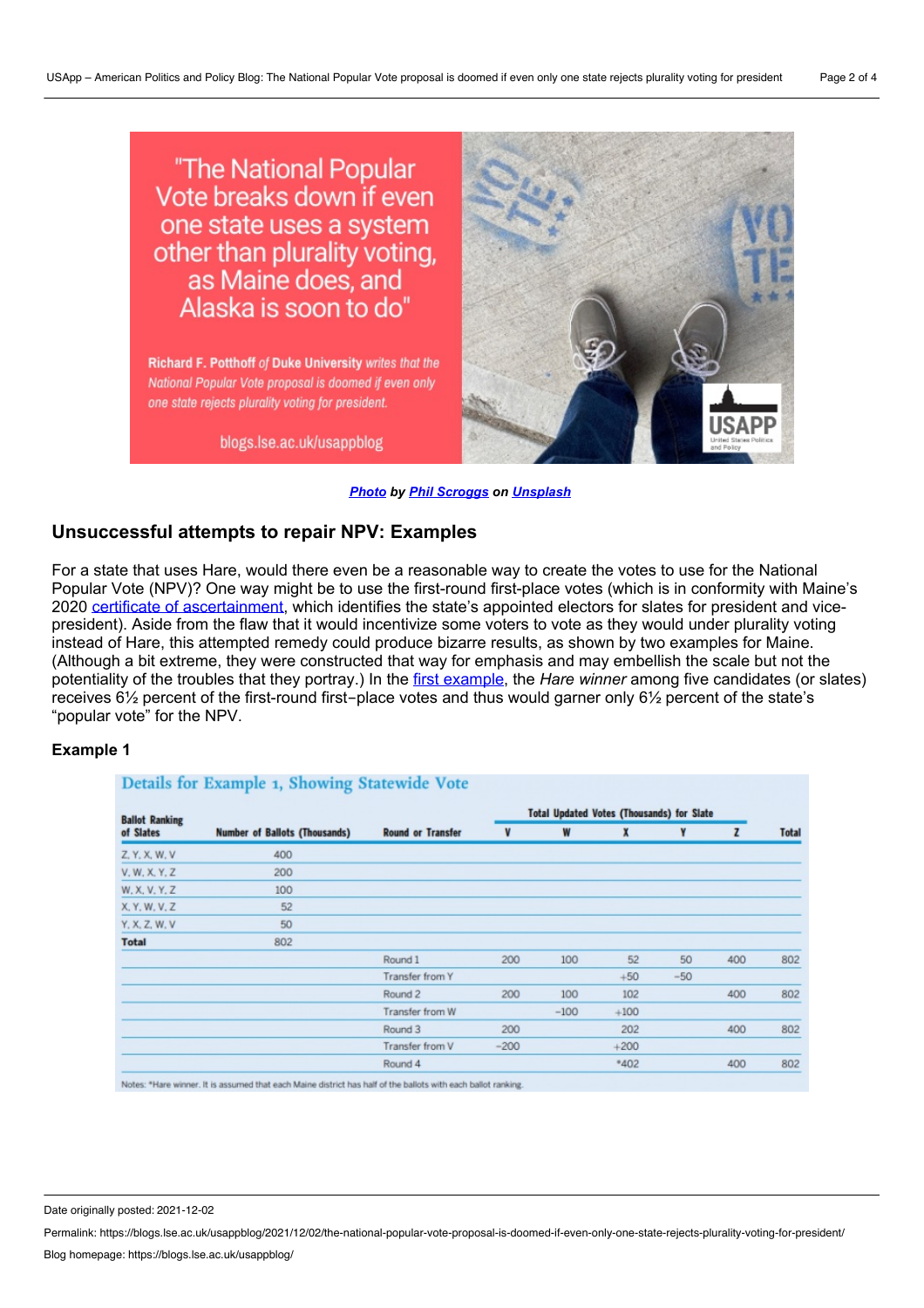The second [example](https://www.cambridge.org/core/journals/ps-political-science-and-politics/article/abs/clashes-involving-national-popular-vote-hare-rcv-maine-alaska/AB088ED515CB890971129734D038AC88) has four candidates and relates to Maine's unusual system where two of its four electoral votes go to the statewide winner and one goes to the winner in each congressional district. In this example, the Hare winners are E in the first district, F in the second, and G statewide—but H has the largest number of firstround first-place votes statewide. Among the four candidates, H would thus have the largest number of ascribed popular votes for the NPV, but the smallest number of electoral votes (0 versus 1, 1, 2) if NPV did not apply.

#### **Example 2**

## **Details for Example 2**

|                                 | <b>Number of Ballots (Thousands)</b> |            |                    |  |  |
|---------------------------------|--------------------------------------|------------|--------------------|--|--|
| <b>Ballot Ranking of Slates</b> | District 1                           | District 2 | <b>State Total</b> |  |  |
| E, G, F, H                      | 130                                  | 34         | 164                |  |  |
| F. G. E. H                      | 35                                   | 131        | 166                |  |  |
| G, F, E, H                      | 85                                   | 85         | 170                |  |  |
| H, F, G, E                      | 150                                  | 150        | 300                |  |  |
| <b>Totals</b>                   | 400                                  | 400        | 800                |  |  |
| Tatal Hadatad Matas (Thomasada) |                                      |            |                    |  |  |

|                     | <b>Round or</b><br><b>Transfer</b> | no transmomana l<br>for Slate |        |        |       |              |
|---------------------|------------------------------------|-------------------------------|--------|--------|-------|--------------|
| <b>District</b>     |                                    | Ε                             | F      | G      | н     | <b>Total</b> |
| 1                   | Round 1                            | 130                           | 35     | 85     | 150   | 400          |
|                     | Transfer<br>from F                 |                               | $-35$  | $+35$  |       |              |
|                     | Round <sub>2</sub>                 | 130                           |        | 120    | 150   | 400          |
|                     | Transfer<br>from G                 | $+120$                        |        | $-120$ |       |              |
|                     | Round <sub>3</sub>                 | *250                          |        |        | 150   | 400          |
| $\overline{2}$      | Round 1                            | 34                            | 131    | 85     | 150   | 400          |
|                     | Transfer<br>from E                 | $-34$                         |        | $+34$  |       |              |
|                     | Round 2                            |                               | 131    | 119    | 150   | 400          |
|                     | Transfer<br>from G                 |                               | $+119$ | $-119$ |       |              |
|                     | Round 3                            |                               | *250   |        | 150   | 400          |
| <b>State Totals</b> | Round 1                            | 164                           | 166    | 170    | **300 | 800          |
|                     | Transfer<br>from E                 | $-164$                        |        | $+164$ |       |              |
|                     | Round 2                            |                               | 166    | 334    | 300   | 800          |
|                     | Transfer<br>from F                 |                               | $-166$ | $+166$ |       |              |
|                     | Round 3                            |                               |        | *500   | 300   | 800          |

In either example the offbeat NPV results could cause controversy. In a close presidential election, they could generate major disruption.

A second way to use Hare results to create the votes for NPV, [provisionally](https://harvardlpr.com/wp-content/uploads/sites/20/2021/08/HLP106.pdf) floated recently, would be to set them equal to the *last*-round Hare votes. That would also be objectionable. For example, in a field of three candidates, the one with the fewest first-round first-place votes could have as much as 33 percent of the total but would be eliminated and receive *zero* votes for **NPV** 

# **NPV could be undermined easily – but there are alternative reforms**

Not only NPV's supporters, but—surprisingly—also its opponents, have failed to identify that non-plurality systems can devastate NPV. Do these failures reflect insular mind-sets that shut out any system except plurality voting?

Even if Maine and Alaska were to switch back to plurality voting, a state with hostile leanings toward NPV could then [torpedo](https://www.mdpi.com/2076-0760/8/5/134) it by replacing its plurality voting with another system (not necessarily Hare).

No way to salvage the NPV appears possible.

But other, less-sweeping changes, aimed at reducing polarization, could be pursued at the state level. One would be easier ballot access, both for losers in major-party primaries and for smaller parties. Another would be to discard plurality voting (a bad [system](https://electionscience.org/voting-methods/spoiler-effect-top-5-ways-plurality-voting-fails/) anyway). It could be replaced with a [Condorcet](https://scholar.harvard.edu/files/maskin/files/voting.pdf) system or [approval](https://electionscience.org/library/approval-voting/) voting, perhaps better choices than Hare.

• This article is based on the paper, 'Clashes [Involving](https://www.cambridge.org/core/journals/ps-political-science-and-politics/article/clashes-involving-national-popular-vote-hare-rcv-maine-alaska/AB088ED515CB890971129734D038AC88) National Popular Vote, Hare ("RCV"), Maine, Alaska', in *PS: Political Science and Politics.*

### *Please read our comments policy before [commenting](http://blogs.lse.ac.uk/usappblog/comments-policy/)*

Note: This article gives the views of the author, and not the position of USAPP- American Politics and Policy, nor of *the London School of Economics.*

*Shortened URL for this post:* **<https://bit.ly/3deyivy>**

# **About the author**

Date originally posted: 2021-12-02

Permalink: https://blogs.lse.ac.uk/usappblog/2021/12/02/the-national-popular-vote-proposal-is-doomed-if-even-only-one-state-rejects-plurality-voting-for-president/